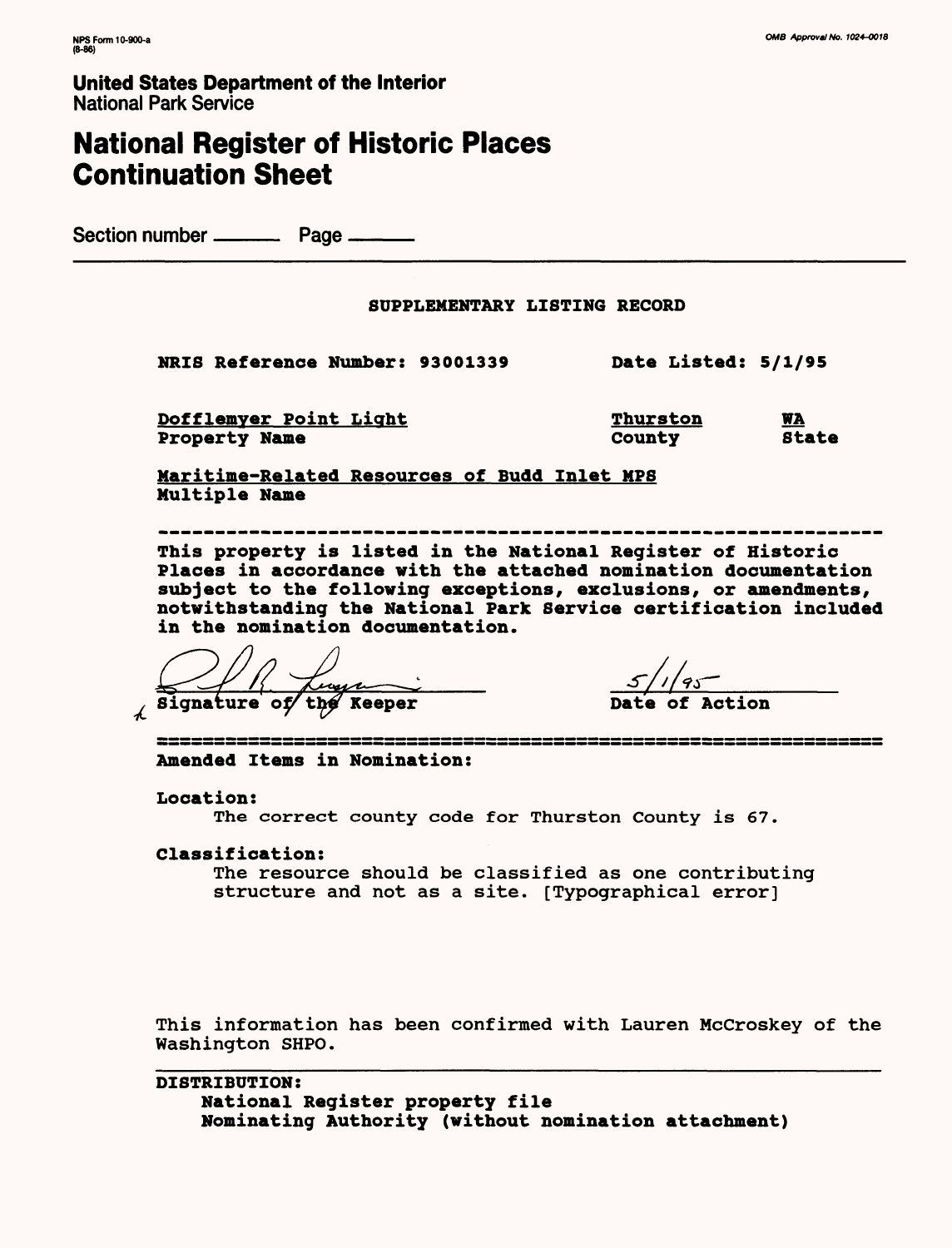| <b>NRS Form 10-900</b>                                                                                                                                                                                                                                                                             |                                    |       |                                                                                                                                                                 |                                    | SALE UIVID ING. TOUCH-OUTO                                                                                                                                                                                                            |
|----------------------------------------------------------------------------------------------------------------------------------------------------------------------------------------------------------------------------------------------------------------------------------------------------|------------------------------------|-------|-----------------------------------------------------------------------------------------------------------------------------------------------------------------|------------------------------------|---------------------------------------------------------------------------------------------------------------------------------------------------------------------------------------------------------------------------------------|
| (Oct. 1990)<br>United States Department of the Interior                                                                                                                                                                                                                                            |                                    |       | RECEIVED 413                                                                                                                                                    |                                    | 1337                                                                                                                                                                                                                                  |
| <b>National Park Service</b>                                                                                                                                                                                                                                                                       |                                    |       |                                                                                                                                                                 | <b>OCT 25 1993</b>                 |                                                                                                                                                                                                                                       |
| <b>National Register of Historic Places</b><br><b>Registration Form</b>                                                                                                                                                                                                                            |                                    |       | APR 20 1995                                                                                                                                                     | <b>NATIONAL</b><br><b>REGISTER</b> |                                                                                                                                                                                                                                       |
| architectural classification, materials, and areas of significance, emer only categories and subcategories from the instructions. Place additional<br>entries and narrative items on continuation sheets (NPS Form 10-900a). Use a typewriter, word processor, or computer, to complete all items. |                                    |       |                                                                                                                                                                 |                                    | This form is for use in nominating or requesting determina <b>tion of the properties and districts</b> . See Instructions in How to Complete the box or National Register of Historic Places Registration Form (National Register Bul |
| 1. Name of Property                                                                                                                                                                                                                                                                                |                                    |       |                                                                                                                                                                 |                                    |                                                                                                                                                                                                                                       |
|                                                                                                                                                                                                                                                                                                    |                                    |       |                                                                                                                                                                 |                                    |                                                                                                                                                                                                                                       |
| other names/site number _________                                                                                                                                                                                                                                                                  |                                    | N/A   |                                                                                                                                                                 |                                    |                                                                                                                                                                                                                                       |
| 2. Location                                                                                                                                                                                                                                                                                        |                                    |       |                                                                                                                                                                 |                                    |                                                                                                                                                                                                                                       |
| street & number $\qquad 211$ NE 73rd                                                                                                                                                                                                                                                               |                                    |       |                                                                                                                                                                 |                                    |                                                                                                                                                                                                                                       |
| city or town <u>Clympia</u> Olympia Superior Clympia Superior Clympia Superior Clympia Superior Clympia Superior Clympia                                                                                                                                                                           |                                    |       |                                                                                                                                                                 |                                    |                                                                                                                                                                                                                                       |
| state <u>Washington</u> code WA county Thurston  code 34 zip code 98506                                                                                                                                                                                                                            |                                    |       |                                                                                                                                                                 |                                    |                                                                                                                                                                                                                                       |
| 3. State/Federal Agency Certification                                                                                                                                                                                                                                                              |                                    |       |                                                                                                                                                                 |                                    |                                                                                                                                                                                                                                       |
|                                                                                                                                                                                                                                                                                                    | State of Federal agency and bureau | MAKRA | Washington State Office of Archaeology and Historic Preservation                                                                                                |                                    |                                                                                                                                                                                                                                       |
| comments.<br>Signature of certifying official/Fitle                                                                                                                                                                                                                                                | State or Federal agency and bureau |       | In my opinion, the property $\Box$ meets $\Box$ does not meet the National Register criteria. ( $\Box$ See continuation sheet for additional<br>10 8 93<br>Date |                                    | Director, Ofc. of Transportation Regulatory Affairs, U.S. Dept of Transportation/OST                                                                                                                                                  |
| 4. National Park Service Certification                                                                                                                                                                                                                                                             |                                    |       |                                                                                                                                                                 |                                    |                                                                                                                                                                                                                                       |
| I hereby certify that the property is:                                                                                                                                                                                                                                                             |                                    |       | Signature of the Keeper                                                                                                                                         |                                    | Date of Action                                                                                                                                                                                                                        |
| to A entered in the National Register.                                                                                                                                                                                                                                                             | $\Box$ See continuation sheet.     |       |                                                                                                                                                                 |                                    |                                                                                                                                                                                                                                       |
| determined eligible for the<br><b>National Register</b>                                                                                                                                                                                                                                            | See continuation sheet.            |       |                                                                                                                                                                 |                                    |                                                                                                                                                                                                                                       |
| determined not eligible for the<br>National Register.                                                                                                                                                                                                                                              |                                    |       |                                                                                                                                                                 |                                    |                                                                                                                                                                                                                                       |
| removed from the National<br>Register.                                                                                                                                                                                                                                                             |                                    |       |                                                                                                                                                                 |                                    |                                                                                                                                                                                                                                       |
| $\Box$ other, (explain:) _____________                                                                                                                                                                                                                                                             |                                    |       |                                                                                                                                                                 |                                    |                                                                                                                                                                                                                                       |
|                                                                                                                                                                                                                                                                                                    |                                    |       |                                                                                                                                                                 |                                    |                                                                                                                                                                                                                                       |
|                                                                                                                                                                                                                                                                                                    |                                    |       |                                                                                                                                                                 |                                    |                                                                                                                                                                                                                                       |
|                                                                                                                                                                                                                                                                                                    |                                    |       |                                                                                                                                                                 |                                    | EIGLESWR(2)                                                                                                                                                                                                                           |

 $\frac{\dot{\mathbf{r}}}{\dot{\mathbf{r}}}$ 

 $\ddot{\phantom{0}}$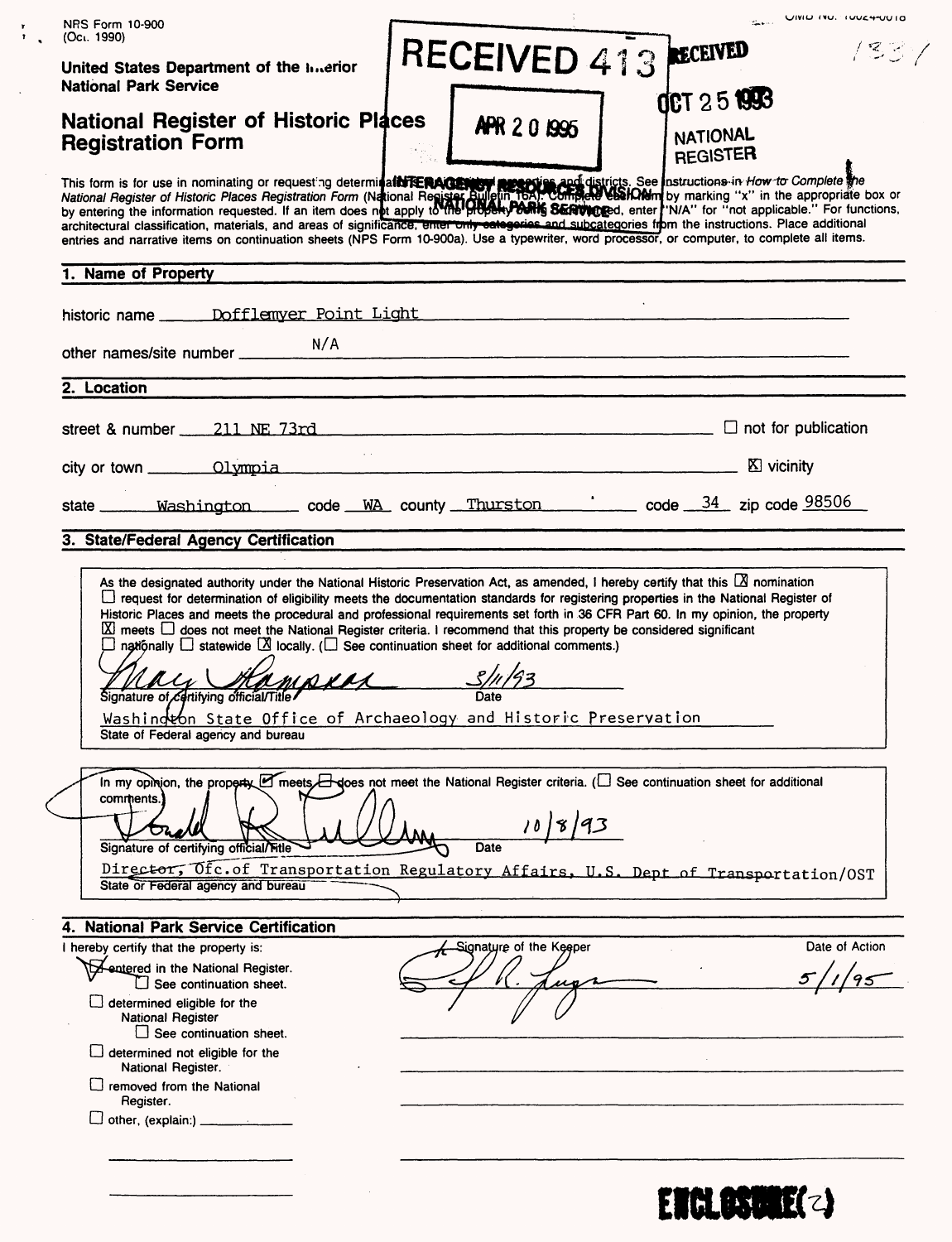| USDI/NPS NRHP Registration Form                                                                                        |                                              |                                                                                                                                                                                                                                                 |                                                              |                                          |
|------------------------------------------------------------------------------------------------------------------------|----------------------------------------------|-------------------------------------------------------------------------------------------------------------------------------------------------------------------------------------------------------------------------------------------------|--------------------------------------------------------------|------------------------------------------|
| Property Name Dofflemyer Point Light                                                                                   |                                              |                                                                                                                                                                                                                                                 |                                                              |                                          |
| County and State Thurston, Washington                                                                                  |                                              |                                                                                                                                                                                                                                                 |                                                              | Page $2$                                 |
| <b>E.</b> Classification<br>Ownership of Property                                                                      | Category of Property                         |                                                                                                                                                                                                                                                 | No. of Resources within Property                             |                                          |
| _ private                                                                                                              | building(s)                                  |                                                                                                                                                                                                                                                 | contributing                                                 | noncontributing                          |
| public-local                                                                                                           | district                                     |                                                                                                                                                                                                                                                 |                                                              | buildings                                |
| public-State                                                                                                           | site                                         |                                                                                                                                                                                                                                                 | $\overline{1}$                                               | sites_                                   |
| x public-Federal                                                                                                       | x structure                                  |                                                                                                                                                                                                                                                 |                                                              | ____ structures                          |
|                                                                                                                        | object                                       |                                                                                                                                                                                                                                                 |                                                              | objects                                  |
|                                                                                                                        |                                              |                                                                                                                                                                                                                                                 | $\mathbf 1$                                                  | Total                                    |
| Name of related multiple property listing:<br>(Enter "N/A" if property is not part of a<br>multiple property listing.) |                                              |                                                                                                                                                                                                                                                 | listed in the National Register:                             | No. of contributing resources previously |
| Maritime Related Resouces of Budd Inlet,<br>Thurston County, Washington Prehistory to 1943                             |                                              |                                                                                                                                                                                                                                                 | $\mathbf{0}$                                                 |                                          |
| 6. Functions or Use                                                                                                    |                                              |                                                                                                                                                                                                                                                 |                                                              |                                          |
| Historic Functions                                                                                                     |                                              |                                                                                                                                                                                                                                                 | Current Functions                                            |                                          |
| (Enter categories from instructions.)                                                                                  |                                              |                                                                                                                                                                                                                                                 | (Enter categories from instructions.)                        |                                          |
| Transportation: Water-related                                                                                          |                                              |                                                                                                                                                                                                                                                 |                                                              | <b>Iransportation:</b> Water-related     |
| 7. Description<br>Architectural Classification<br>(Enter categories from instructions.)<br>Early 20th century          | <u> 1980 - Jan James Land, margaret eta </u> | Materials<br>walls concrete                                                                                                                                                                                                                     | (Enter categories from instructions.)<br>foundation concrete |                                          |
|                                                                                                                        |                                              | roof unknown<br>other the control of the control of the control of the control of the control of the control of the control of the control of the control of the control of the control of the control of the control of the control of the con |                                                              |                                          |
| $\sim 100$ km s $^{-1}$<br>$\mathcal{A}(\mathcal{A})$ and $\mathcal{A}(\mathcal{A})$ and                               |                                              |                                                                                                                                                                                                                                                 | $\sim 10^{-10}$                                              |                                          |

Narrative Description (Describe the historic and current condition of the property on one or more continuation sheets.)

 $\sim 10^7$ 

See attached.

 $\hat{\boldsymbol{\beta}}$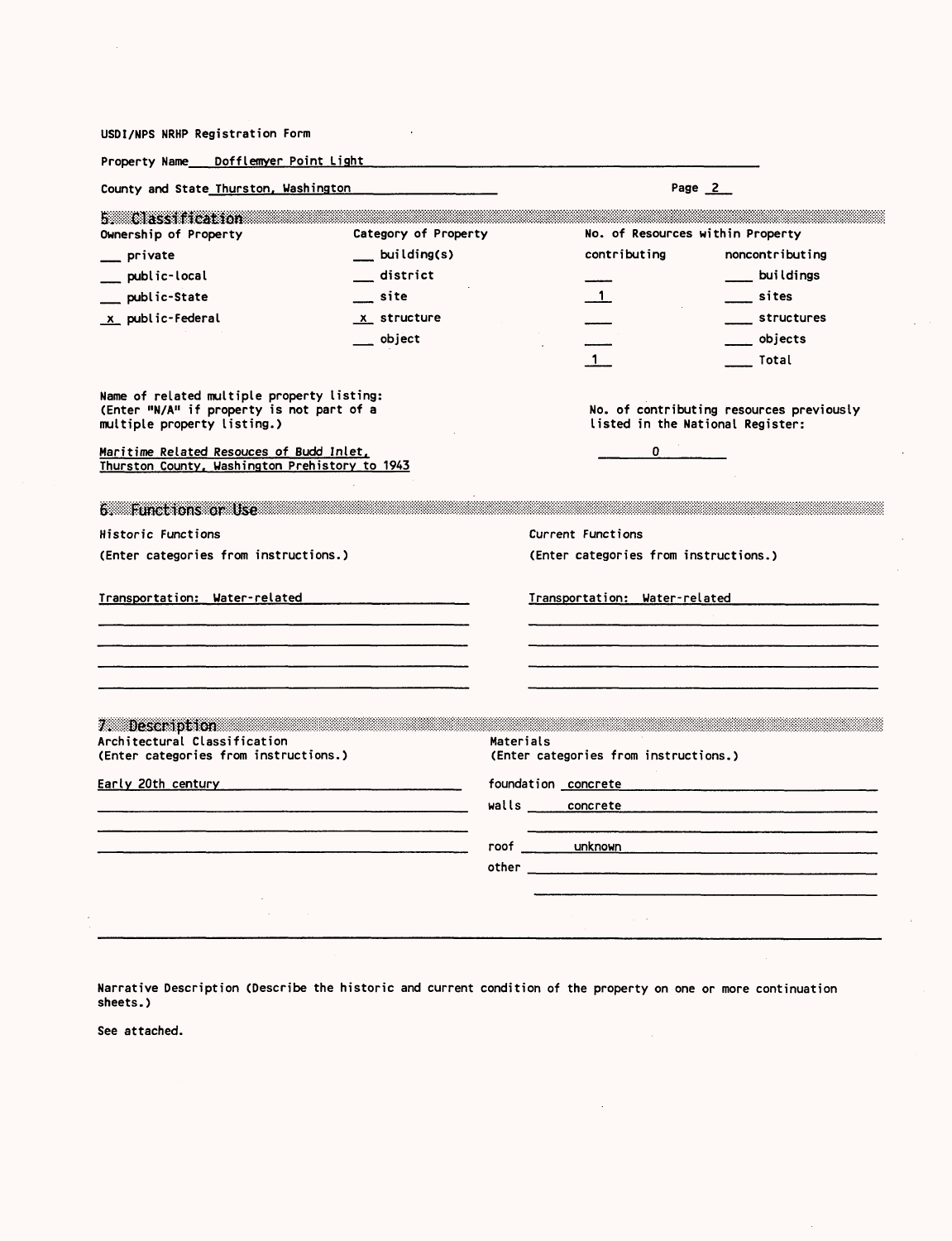|  |  | USDI/NPS NRHP Registration Form |  |
|--|--|---------------------------------|--|
|--|--|---------------------------------|--|

Property Name \_\_\_\_ Dofflemyer Point Light

County and State Thurston, Washington entity and State Thurston. Washington

| 8 Statement of Significance<br>Applicable National Register Criteria (Mark "x" in one or more boxes for the criteria qualifying the property for<br>National Register listing.) |                                                                                                                                                                                                                      |                   |
|---------------------------------------------------------------------------------------------------------------------------------------------------------------------------------|----------------------------------------------------------------------------------------------------------------------------------------------------------------------------------------------------------------------|-------------------|
| X A Property is associated with events that have made a significant contribution to the broad patterns of<br>our history.                                                       |                                                                                                                                                                                                                      |                   |
| B Property is associated with the lives of persons significant in our past.                                                                                                     |                                                                                                                                                                                                                      |                   |
| and distinguishable entity whose components lack individual distinction.                                                                                                        | C Property embodies the distinctive characteristics of a type, period, or method of construction _____________<br>or represents the work of a master, or possesses high artistic values, or represents a significant |                   |
| . D Property has yielded, or is likely to yield, information important in prehistory or history.                                                                                |                                                                                                                                                                                                                      |                   |
| Criteria Considerations (Mark "x" in all the boxes that apply.)                                                                                                                 |                                                                                                                                                                                                                      |                   |
| A owned by a religious institution or used for religious purposes.                                                                                                              |                                                                                                                                                                                                                      |                   |
| B removed from its original location.                                                                                                                                           |                                                                                                                                                                                                                      |                   |
| C a birthplace or a grave.                                                                                                                                                      |                                                                                                                                                                                                                      |                   |
| D a cemetery.                                                                                                                                                                   |                                                                                                                                                                                                                      |                   |
| E a reconstructed building, object, or structure.                                                                                                                               |                                                                                                                                                                                                                      |                   |
| F a commemorative property.                                                                                                                                                     |                                                                                                                                                                                                                      |                   |
| G less than 50 years of age or achieved significance within the past 50 years.                                                                                                  |                                                                                                                                                                                                                      |                   |
| Areas of Significance<br>(Enter categories from instructions.)                                                                                                                  | Period of Significance                                                                                                                                                                                               | Significant Dates |
|                                                                                                                                                                                 | 1934-1945 2001                                                                                                                                                                                                       | 1934              |
|                                                                                                                                                                                 |                                                                                                                                                                                                                      |                   |
|                                                                                                                                                                                 | Cultural Affiliation                                                                                                                                                                                                 |                   |
| <u> 1980 - Januar Maria Barat, martin da basar da shekara ta 1980 ha shekara ta 1980 ha shekara ta 1980 ha shekara </u>                                                         | N/A                                                                                                                                                                                                                  |                   |
|                                                                                                                                                                                 |                                                                                                                                                                                                                      |                   |
| Significant Person                                                                                                                                                              | Architect/Builder                                                                                                                                                                                                    |                   |
|                                                                                                                                                                                 | "P.H.P."/Rufus Kindle                                                                                                                                                                                                |                   |

Narrative Statement of Significance (Explain the significance of the property on one or more continuation sheets.) See attached.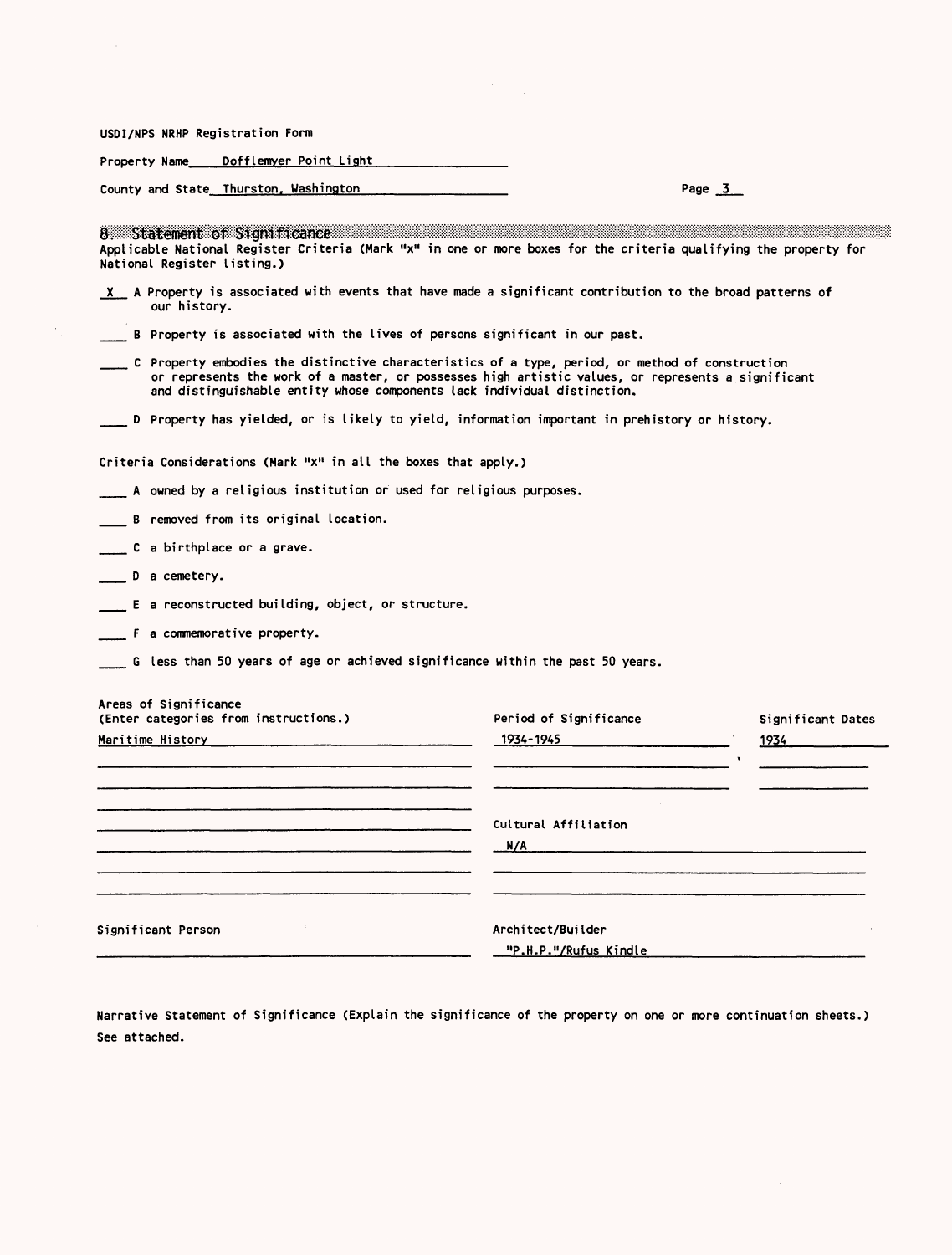| County and State Thurston, Washington                                                                                                                                                                                                                                                                                            |                                                                                                                                                                            |                         |                           | Page $4$                                                                                                      |  |  |
|----------------------------------------------------------------------------------------------------------------------------------------------------------------------------------------------------------------------------------------------------------------------------------------------------------------------------------|----------------------------------------------------------------------------------------------------------------------------------------------------------------------------|-------------------------|---------------------------|---------------------------------------------------------------------------------------------------------------|--|--|
|                                                                                                                                                                                                                                                                                                                                  | 9 Major Bibliographical References Manuscription                                                                                                                           |                         |                           |                                                                                                               |  |  |
|                                                                                                                                                                                                                                                                                                                                  |                                                                                                                                                                            |                         |                           | (Cite the books, articles, and other sources used in preparing this form on one or more continuation sheets.) |  |  |
| See attached.                                                                                                                                                                                                                                                                                                                    |                                                                                                                                                                            |                         |                           |                                                                                                               |  |  |
|                                                                                                                                                                                                                                                                                                                                  | Previous documentation on file (NPS):                                                                                                                                      |                         |                           | Primary location of additional data:                                                                          |  |  |
| preliminary determination of individual listing                                                                                                                                                                                                                                                                                  |                                                                                                                                                                            |                         |                           | X State Historic Preservation Office                                                                          |  |  |
|                                                                                                                                                                                                                                                                                                                                  | (36 CFR 67) has been requested                                                                                                                                             |                         |                           | __ Other State agency                                                                                         |  |  |
|                                                                                                                                                                                                                                                                                                                                  | previously listed in the National Register                                                                                                                                 |                         |                           | __ Federal agency                                                                                             |  |  |
|                                                                                                                                                                                                                                                                                                                                  | $\_$ previously determined eligible by the National Register                                                                                                               |                         |                           | Local government                                                                                              |  |  |
|                                                                                                                                                                                                                                                                                                                                  | ___ designated a National Historic Landmark                                                                                                                                |                         |                           | University                                                                                                    |  |  |
|                                                                                                                                                                                                                                                                                                                                  | __ recorded by Historic American Buildings                                                                                                                                 |                         | Other                     |                                                                                                               |  |  |
|                                                                                                                                                                                                                                                                                                                                  | Survey $\#$                                                                                                                                                                |                         |                           | Specify repository:                                                                                           |  |  |
|                                                                                                                                                                                                                                                                                                                                  | recorded by Historic American Engineering                                                                                                                                  |                         |                           |                                                                                                               |  |  |
|                                                                                                                                                                                                                                                                                                                                  | $\mathsf{Record}$ # $\blacksquare$                                                                                                                                         |                         |                           |                                                                                                               |  |  |
|                                                                                                                                                                                                                                                                                                                                  | 10. Geographical Data<br>Acreage of property .01 acres                                                                                                                     |                         |                           |                                                                                                               |  |  |
| UTM References                                                                                                                                                                                                                                                                                                                   |                                                                                                                                                                            |                         |                           |                                                                                                               |  |  |
| $1/0$ $5/0/7/1/2/5$                                                                                                                                                                                                                                                                                                              | 5/2/2/0/6/0/0                                                                                                                                                              | $3 \perp$               | $\frac{1}{2}$             |                                                                                                               |  |  |
| Zone Easting                                                                                                                                                                                                                                                                                                                     | Northing                                                                                                                                                                   | Zone<br>Easting         |                           | Northing                                                                                                      |  |  |
|                                                                                                                                                                                                                                                                                                                                  | $2$ / ///// ////////                                                                                                                                                       | 4 <u>  11111 111111</u> |                           |                                                                                                               |  |  |
|                                                                                                                                                                                                                                                                                                                                  |                                                                                                                                                                            |                         | __ See continuation sheet |                                                                                                               |  |  |
|                                                                                                                                                                                                                                                                                                                                  |                                                                                                                                                                            |                         |                           |                                                                                                               |  |  |
|                                                                                                                                                                                                                                                                                                                                  |                                                                                                                                                                            |                         |                           |                                                                                                               |  |  |
|                                                                                                                                                                                                                                                                                                                                  | Verbal Boundary Description (Describe the boundaries of the property on a continuation sheet.)                                                                             |                         |                           |                                                                                                               |  |  |
|                                                                                                                                                                                                                                                                                                                                  | Boundary Justification (Explain why the boundaries were selected on a continuation sheet.)                                                                                 |                         |                           |                                                                                                               |  |  |
| $\bullet$                                                                                                                                                                                                                                                                                                                        |                                                                                                                                                                            |                         |                           |                                                                                                               |  |  |
| Form Prepared By                                                                                                                                                                                                                                                                                                                 |                                                                                                                                                                            |                         |                           |                                                                                                               |  |  |
|                                                                                                                                                                                                                                                                                                                                  | name/title Shanna Stevenson<br>organization Thurston County Historic Commission                                                                                            |                         |                           |                                                                                                               |  |  |
|                                                                                                                                                                                                                                                                                                                                  |                                                                                                                                                                            |                         |                           |                                                                                                               |  |  |
|                                                                                                                                                                                                                                                                                                                                  | Olympia                                                                                                                                                                    |                         |                           | telephone 786-5480<br>state WA<br>zip code 98502                                                              |  |  |
|                                                                                                                                                                                                                                                                                                                                  |                                                                                                                                                                            |                         |                           |                                                                                                               |  |  |
|                                                                                                                                                                                                                                                                                                                                  | Additional Documentation and the Additional                                                                                                                                |                         |                           |                                                                                                               |  |  |
|                                                                                                                                                                                                                                                                                                                                  | Submit the following items with the completed form:                                                                                                                        |                         |                           |                                                                                                               |  |  |
|                                                                                                                                                                                                                                                                                                                                  |                                                                                                                                                                            |                         |                           |                                                                                                               |  |  |
|                                                                                                                                                                                                                                                                                                                                  | A USGS map (7.5 or 15 minute series) indicating the property's location.<br>A sketch map for historic districts and properties having large acreage or numerous resources. |                         |                           |                                                                                                               |  |  |
|                                                                                                                                                                                                                                                                                                                                  | Representative black and white photographs of the property.                                                                                                                |                         |                           |                                                                                                               |  |  |
|                                                                                                                                                                                                                                                                                                                                  | Additional items (Check with the SHPO or FPO for any additional items.)                                                                                                    |                         |                           |                                                                                                               |  |  |
|                                                                                                                                                                                                                                                                                                                                  | Property Owner Complete this item at the request of the SHPO or PPO ) and all all all all all all all all all                                                              |                         |                           |                                                                                                               |  |  |
| 11.<br>city or town $\qquad \qquad \blacksquare$<br>Continuation Sheets<br>Maps<br>Photographs<br>name and the contract of the contract of the contract of the contract of the contract of the contract of the contract of the contract of the contract of the contract of the contract of the contract of the contract of the c |                                                                                                                                                                            |                         |                           |                                                                                                               |  |  |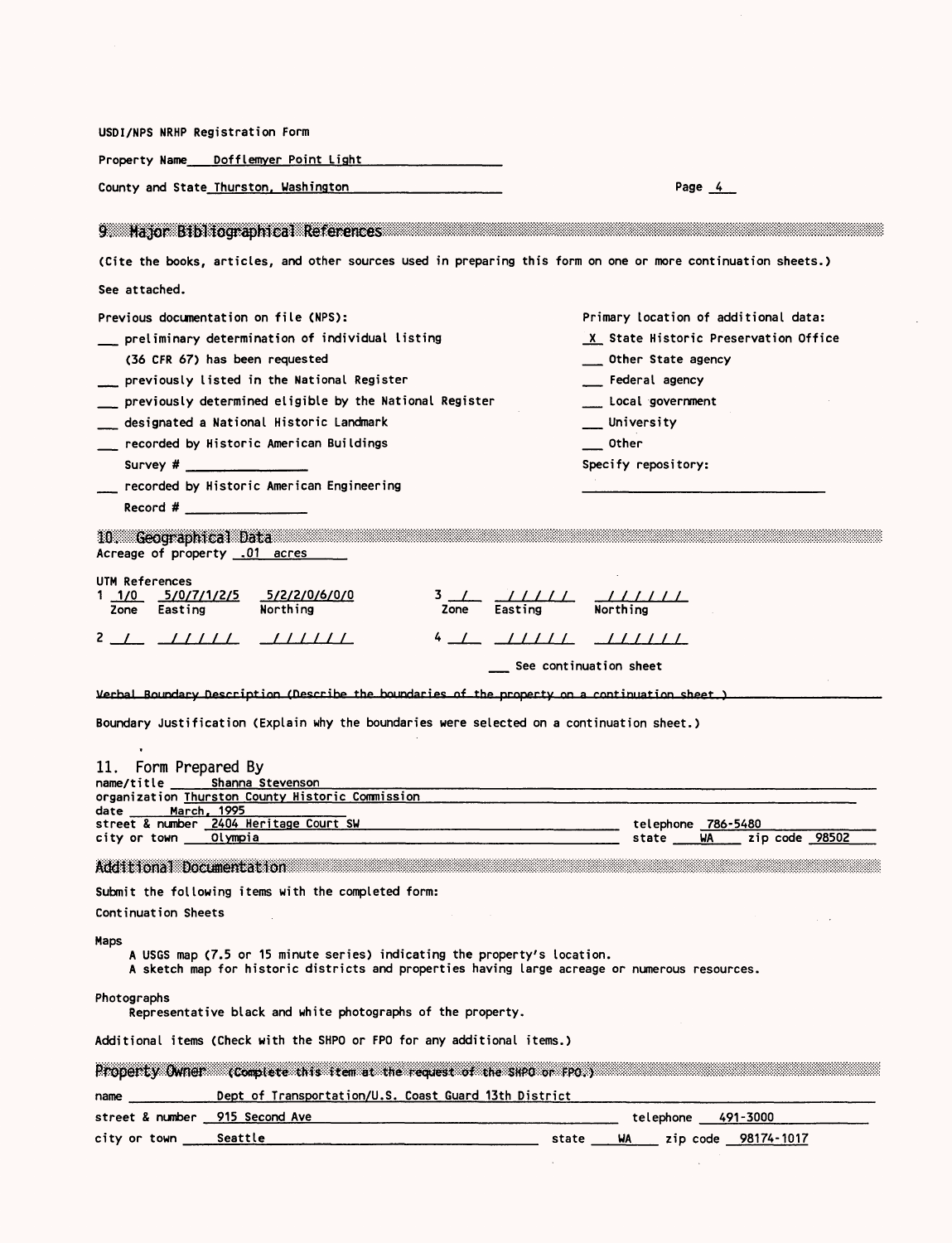## National Register of Historic Places Continuation Sheet

**Section number 7\_ Page** Dofflemver Point Light Budd Inlet. Thurston County. WA

### **Description**

The Dofflemyer Point Light is located about nine miles north of Olympia, Washington and its port at the end of a sandy point at east entrance to Budd Inlet, the southernmost inlet of Puget Sound. The light is located in an area known as Boston Harbor. The Coast Guard has an easement to the site over private property. The area adjoining the light is now used for private housing. Originally, the site was adjacent to a commercial cannery operation.

The light, which is classified as a major aid to navigation, is a 30 foot high white concrete eightsided pyramidal structure set on a octagonal base, approximately 12 feet in diameter. The current light is atop a stanchion on the structure which was built in 1933-34. Previously the site was only lit by a lamp on a pole. The present structure has a small gabled extension on the east side. A double hung window is on the north side on the lower section and a small rectangular opening is on the upper section. An exterior metal stairway ladder is on the southwest side. A paneled door opening is on the southeasterly side. The light currently has a 2.03 amp clear lens light with 716 candela of power. It currently has a 6 second light with a focal plane 30 feet high. The light reaches a nine mile range. The automatic fog horn is a rectangular metal box with a projecting hood . It is mounted adjacent to the light stanchion. The light and horn atop the structure are surrounded by a 2 foot 8 inch high open metal railing. A door at the base of the structure gives access to the light through an interior stairway.

Originally the tower had four foot high metal shelter house with a hipped copper roof with plate glass windows on four sides with a lower section of fixed copper louvers. A 300 mm lens was inside the shelter house. The light which was a 100 watt clear p25,c5 mazda had 1600 candlepower.

The facility originally had a manually-operated cunningham fog horn which was automated in 1976.

In 1962 the lighting apparatus was increased to 2500 candlepower. In 1972 the glass lamp was replaced with a plastic lens and changed to d.c. power. This is probably when the shelter house was removed. The lamp is currently on a stanchion pole on the top of the structure.

The loss of the metal shelter top section of the facility is the major change to the integrity of the structure. With the increased candlepower and change to a plastic lens, the shelter was no longer deemed necessary. The structure retains its integrity of location feeling and association. Although the setting is somewhat altered, it originally was adjacent to commercial development which has now changed to residential development.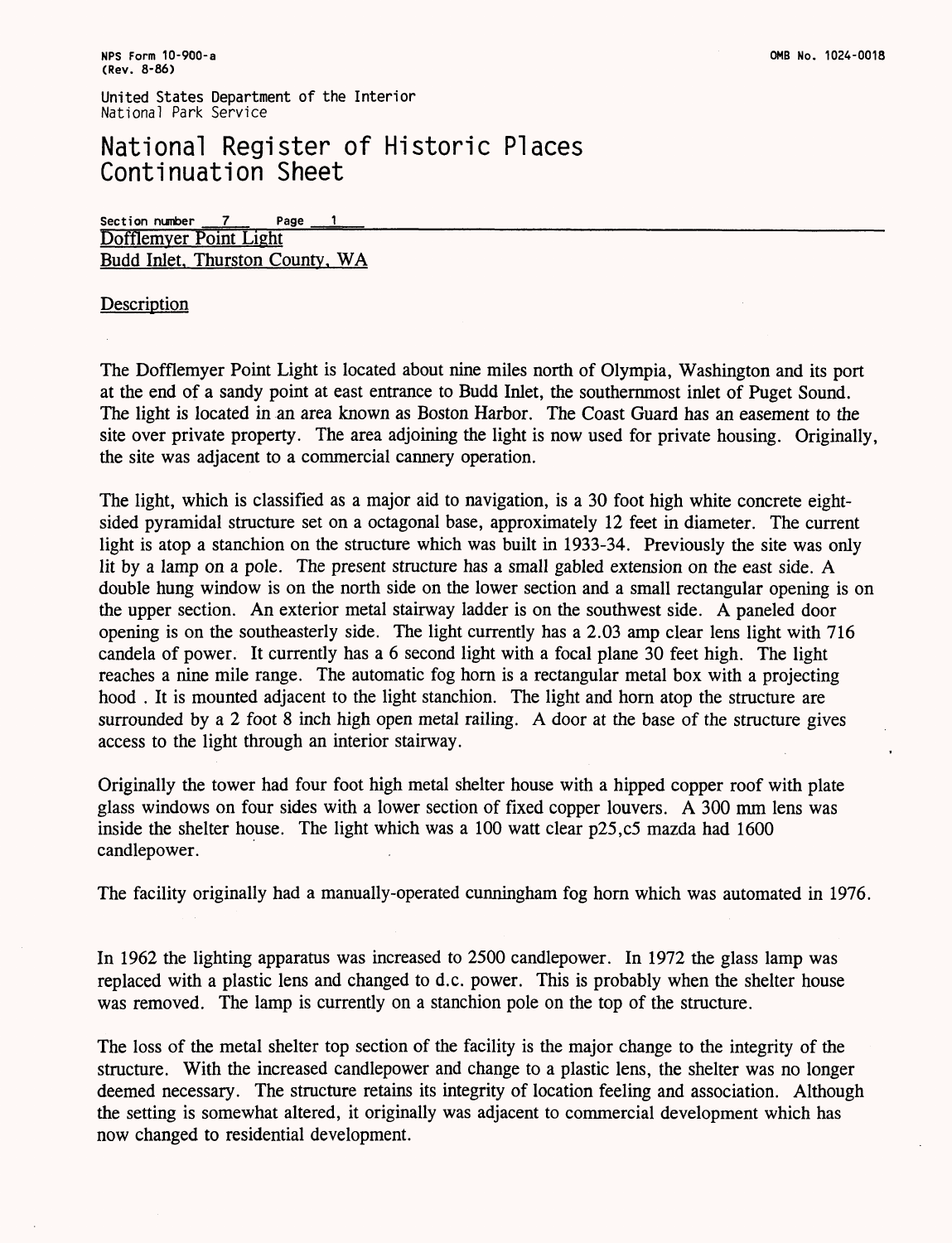

#### Statement of Significance

The Dofflemyer Point Light is significant as the only lighthouse-type major aid to navigation below the Narrows on Puget Sound and for its associations with the maritime and transportation history of Budd Inlet and this part of Puget Sound. The light is significantunder Criterion A because it is associated with events that have made a significant contribution to the broad patterns of our history. The light is the major navigational aid on lower Puget Sound and illustrates the importance of the marine entrance to Budd Inlet, the location of the state capital at Olympia and the changing needs of the commercial shipping from the Port of Olympia. The light guides shipping traffic through a relatively narrow entrance to Budd Inlet and distinguishes the entrance from the entrances to several other inlets which form the southern extremities of Puget Sound and are separated from Budd Inlet by only small points of land.

Olympia on Budd Inlet was an early and important port. It was established as the first Custom House on Puget Sound in 1851 and was an active destination in early shipping of lumber and steamboat traffic as early as 1853. The City of Olympia built a mile long dock to deep water in 1887. This is the reported date of the first pole light at Dofflemyer Point. In the early 1890's, dredging of the boat basin at Olympia commenced. Further large scale dredging was undertaken in 1909-1911 and ship building was done at Olympia during World War I. The Port of Olympia was created in 1922. Wharf facilities were built throughout the 1920's. A primary cargo was finished lumber. From 1928 to 1930 in fact 198 million board of lumber were shipped out of Budd Inlet. In the early 1930's the loading berths were deepened and the turning basin widened to accommodate more ships at the Port. Other freight included canned fruit from an Olympia cannery as well as shellfish from local processing plants. This increased traffic probably spurred the construction of a larger and more visible aid to navigation at the entrance to Inlet at Dofflemyer Point.

Continued high volume shipping activity extended through the 1960's and 1970's when the primary cargo from the Port of Olympia turned to unprocessed logs bound for the Orient. This trend continues

Concurrently, the volume pleasure craft increased after the turn of the century with the establishment of the Olympia Yacht Club and the popularity of boating.

Boston Harbor also has had a small marina since the mid 1930's and is now a popular residential and recreational boating locale.

The site known as Dofflemyer Point was pre-historically known as "house-pits" for the location of dwellings there by Puget Sound Salish Indians. In 1841, the U.S. Exploring Expedition named the point Brown's Point, for James B. Brown, a carpenter's mate on the expedition.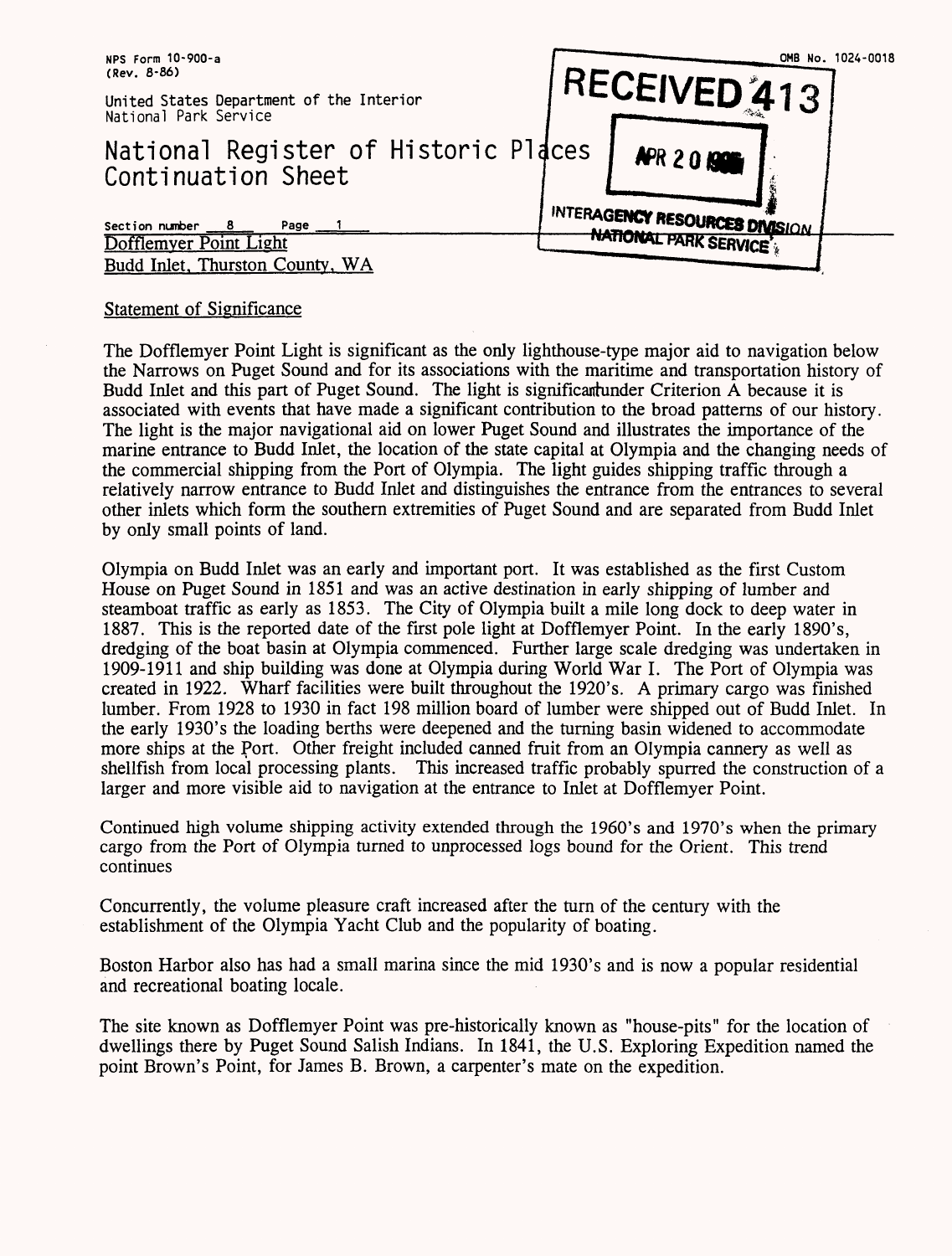## National Register of Historic Places Continuation Sheet

#### Section number 8 Page 2

Isaac and Susan Alien Dofflemyer [Dofflemyre] came by ox team from Bonaport, Iowa to Portland Oregon in 1850. They located in Thurston County in 1851 or 1852. They located at the point and took out a 320 Donation Land Claim in the area. Dofflemyre was a carriage and cabinet maker by trade.

In 1904 P. P. Carroll announced plans for a seaport at Dofflemyer Point called "Harriman City" with the bay called "Port Olympic". He was followed in 1907 by another promoter, C.D. Hillman, who had promoted boom towns throughout the northwest. He sponsored excursions from Seattle, Tacoma and Olympia on Steamers and sold lots in his large plat of Boston Harbor. Hillman did build a hotel and planked sidewalks but little else. Hillman eventually was convicted of federal mail fraud for his many ventures.

In 1928 "Olympia Homes" a housing development was envisioned at Boston Harbor by Norpia Stock Company, a group of Olympia investors but it too came to naught. Still later in 1935, Governor Clarence Martin proposed a federal rural rehabilitation project for Boston Harbor to create an industrial community. That too failed.

Residents in Boston Harbor lived primarily on subsistence lots. At the point itself, the Robinson family had a shrimp house for processing the shrimp caught between Boston Harbor and Hartstene Island.

The light for aid to navigation was established in 1887 according to Light List records. The station was a light suspended on a pole on a wharf at the point. The pole had a small wooden overhang to shelter the light which was raised and lowered by a rope and pulley system. The light was listed as 20 feet above high water with a visibility of six miles and 40 candlepower.

The first recorded keeper of the Dofflemyer Point Light was Leonard Sperring who retired in 1912. There is no record of when Mr. Sperring began his work or who may have preceded him. Edward R. Robinson took over the job in 1912 and retired in 1942. His son, Robert E. Robinson was the keeper until 1961 and they were followed by Nellie Vassell and Madeline Campbell who looked after the light and foghorn until they were fully automated in 1976. A large supply boat The Heather brought supplies for the lighthouse in the early years once a year including coal oil for the lantern, rope, wicks, lanterns and other supplies as needed.

The light was one of the last pole lamps on Puget Sound until it was rebuilt in its current configuration int he 1930s. The current light is a distinctively designed structure and is not duplicated elsewhere in Puget Sound. It was built under the auspices of the Office of Superintendent of Lighthouses, 17th District, Portland, Oregon and designed in 1933 by "P.H.P." according the plans. Information from local sources indicates that Rufuss Kindle, a local contractor, actually constructed the facility which replaced the pole light in 1934 or 1935. The light is listed in the 1935 Light List. The light was automated when this facility was built but had a Imanually operated fog horn which was also automated in 1976.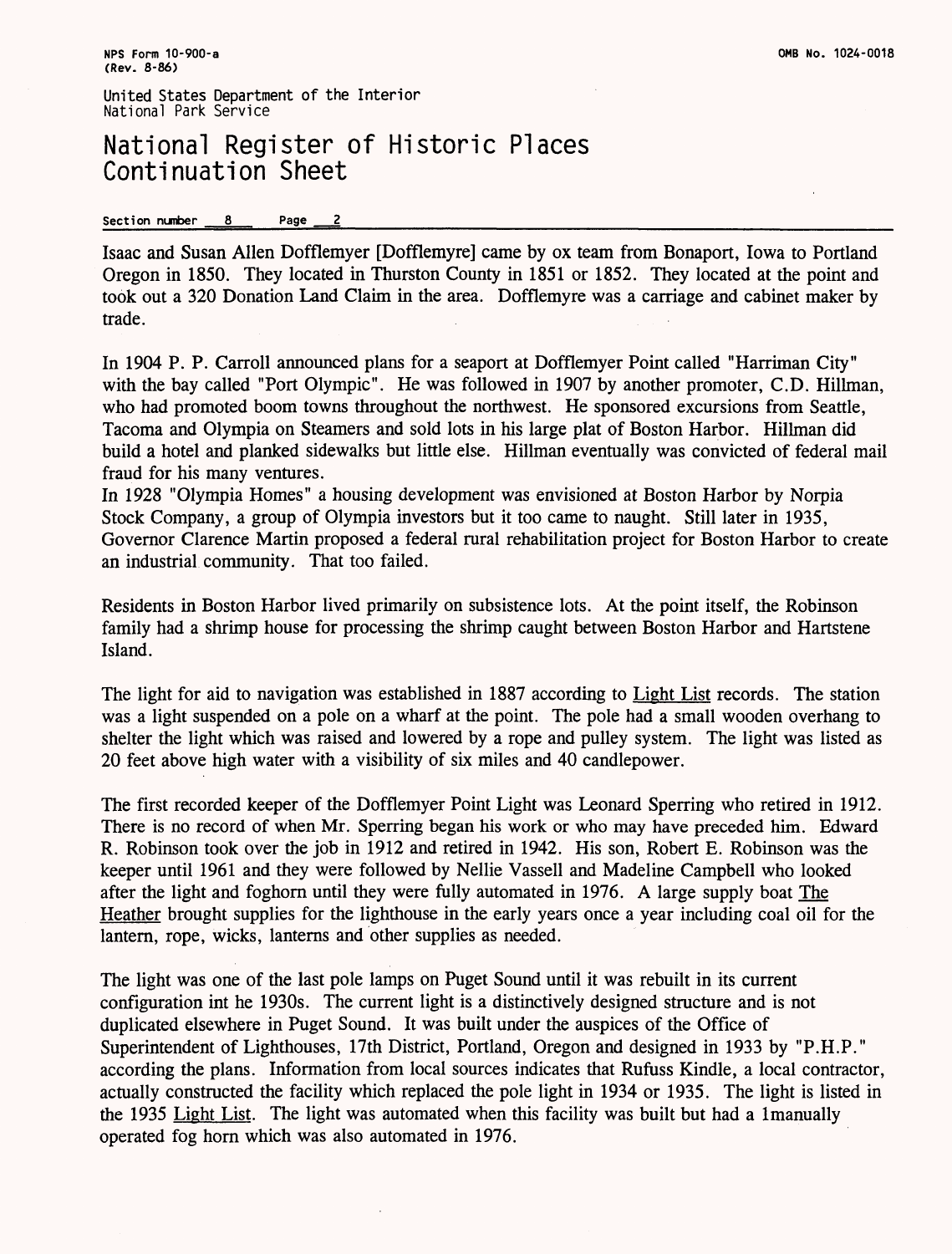## National Register of Historic Places Continuation Sheet

**Section number 9 Page**  $\overline{\mathbf{1}}$ 

Dofflemver Point Light Budd Inlet. Thurston County. WA

Major Bibliographical References:

Coast Guard Museum, Seattle, WA.

Gibbs, Jim, Lighthouses of the Pacific. Sniffer Publishing Co., 1986.

"History of Thurston County Pioneers Before 1870, Isaac Dofflemyre", Manuscript at the Washington Room, Washington State Library.

Interview with Edrie Shaw, granddaughter of Ed Robinson, January 29, 1993.

Palmer, Gayle, ed.Thurston County Place Names: A Heritage Guide. Thurston County Historic Commission, 1992.

Moody, Joan, "She does Light-Housekeeping," Daily Olympian. September 19, 1976 Scrapbook Material from Beverly Burfoot, local resident.

"Veteran Guards Lamps at Boston Harbor Bar," Daily Olympian, November 23, 1937, p.1. Stevenson, Shanna, Olympiana, Washington State Capitol Museum, 1982.

Stevenson, Shanna, Superior Shipping Service. Port of Olympia, 1982.

U.S. Coast Guard and U.S. Lighthouse Service, The Light List. 1898 and 1984.

U.S. Department of Transportation, United States Coast Guard 13th Coast Guard District Records/information.